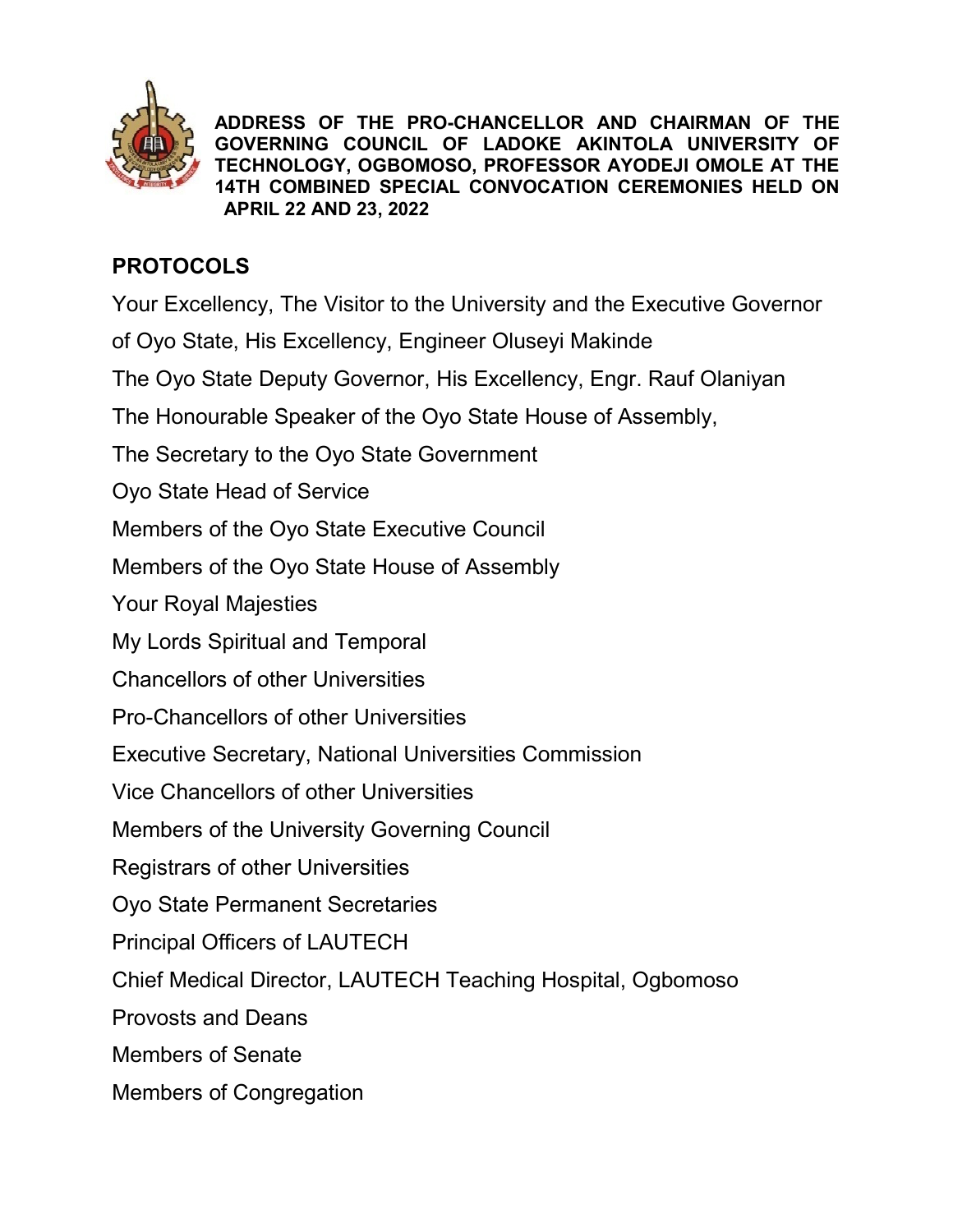Chairman of Boards/Committees and Directors Heads of Departments/Units President and Members of the LAUTECH Alumni Association LAUTECH Student Union Executive Happy Parents and Guardians of our Graduands The lucky Graduands Gentlemen of the Press Distinguished Ladies and Gentlemen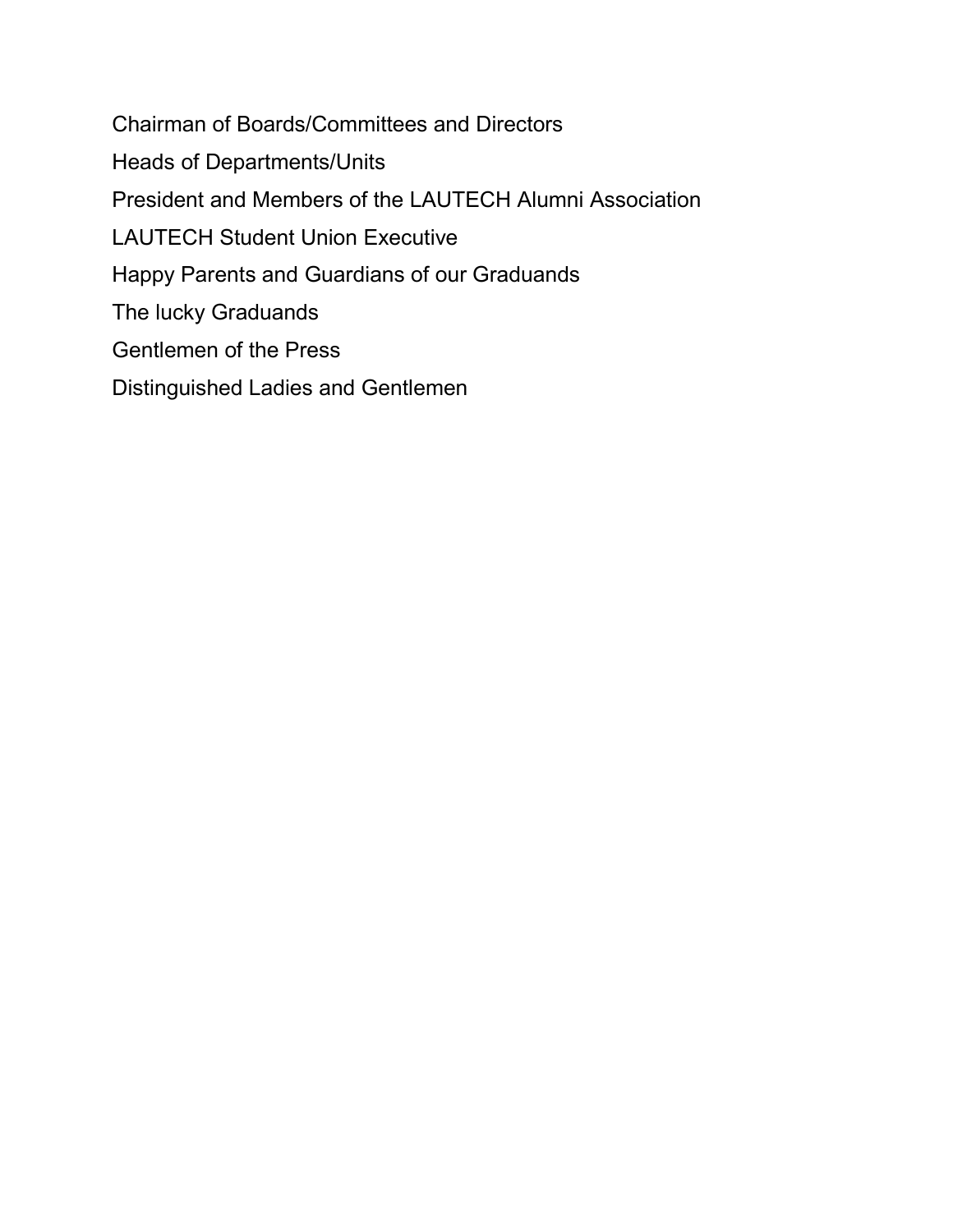This occasion is one of the most remarkable and memorable events in our citadel of learning. It is, therefore, a great honour and privilege for me to welcome you all to this 14<sup>th</sup> combined special convocation ceremonies. I welcome in particular His Excellency, Engr. Oluseyi Abiodun Makinde, the Executive Governor of Oyo State and Visitor to this citadel of learning, Ladoke Akintola University of Technology, Ogbomoso, Oyo State, to this historic event taking place in the University. Historic in the sense that the last time such an event was held in this university was six years ago.

To the glory of God and to the joy of the good people of Oyo State, the Visitorship of LAUTECH is no longer rotational. The Executive Governor of the pacesetter state is now the permanent Visitor to LAUTECH, Ogbomoso, Oyo State. Indeed, LAUTECH is now solely owned by the people of Oyo State.

Your Excellency inaugurated the current Governing Council of LAUTECH on Thursday 1<sup>st</sup> April, 2021 and you charged Council to return the University to its old glory as a University of First Choice.

Interestingly, we came in at the point of crisis in the University and we were faced by a myriad of challenges that must be surmounted. The ownership crisis was just being resolved then and there were backlogs of workers' salaries and allowances. Our students were battling with inconsistent academic calendar, while many courses were awaiting accreditation. However, Council faced these challenges doggedly and with your support, coupled with your exemplary nothing-is-impossible approach to leadership, we strived resolutely, confidently and successfully to get over the hurdles.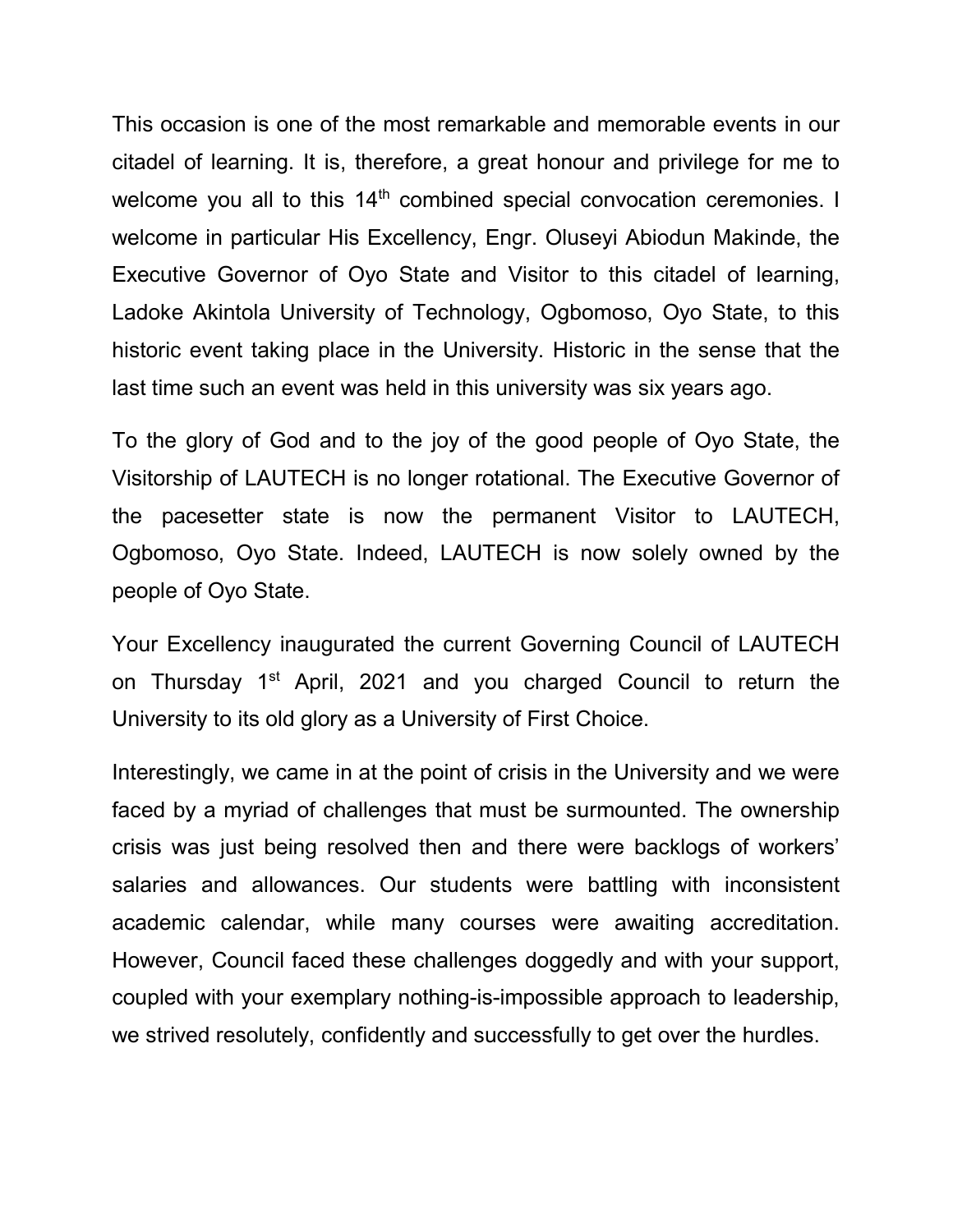I am glad to say it loud and clear here and anywhere that LAUTECH is now being besieged for admission requests through the Joint Admissions and Matriculation Board (JAMB). Enrolments have risen from the initial figure of 4398 in 2018/2019 academic session to 7440 in 2019/2020 academic session.

Council, having realized that consideration of staff welfare in all ramifications is very important to boosting of the morale of staff and restoration of peace and harmony in the University, directed the university management to set machinery in motion to clear the backlog of promotion cases. Today, staff are being promoted as at when due. Also, all the eight (8) month's salary arrears inherited by Council had been defrayed in January 2022, while all categories of workers in LAUTECH continue to enjoy regular payment of salary as stipulated by your good self since the inception of Your Excellency's administration in May 2019. In fact the University community now enjoys relative peace. Council is however not relenting on payments of any other allowances that may be due to staff.

At the point of taking over the university by the Oyo State Government, many courses were already due for accreditation for many years. Today, some of those courses have received professional and NUC accreditations, while efforts are in top gear to present others for accreditation exercise. In further recognition of the giant steps being taken by the university academically, NUC recently approved commencement of thirteen (13) new programmes in the university. It is also worth informing the general public and Your Excellency, sir, that LAUTECH has been rated by the National Universities Commission (NUC) as the Best State University and 4<sup>th</sup> best university in Nigeria. Many awards, grants and accolades are being won by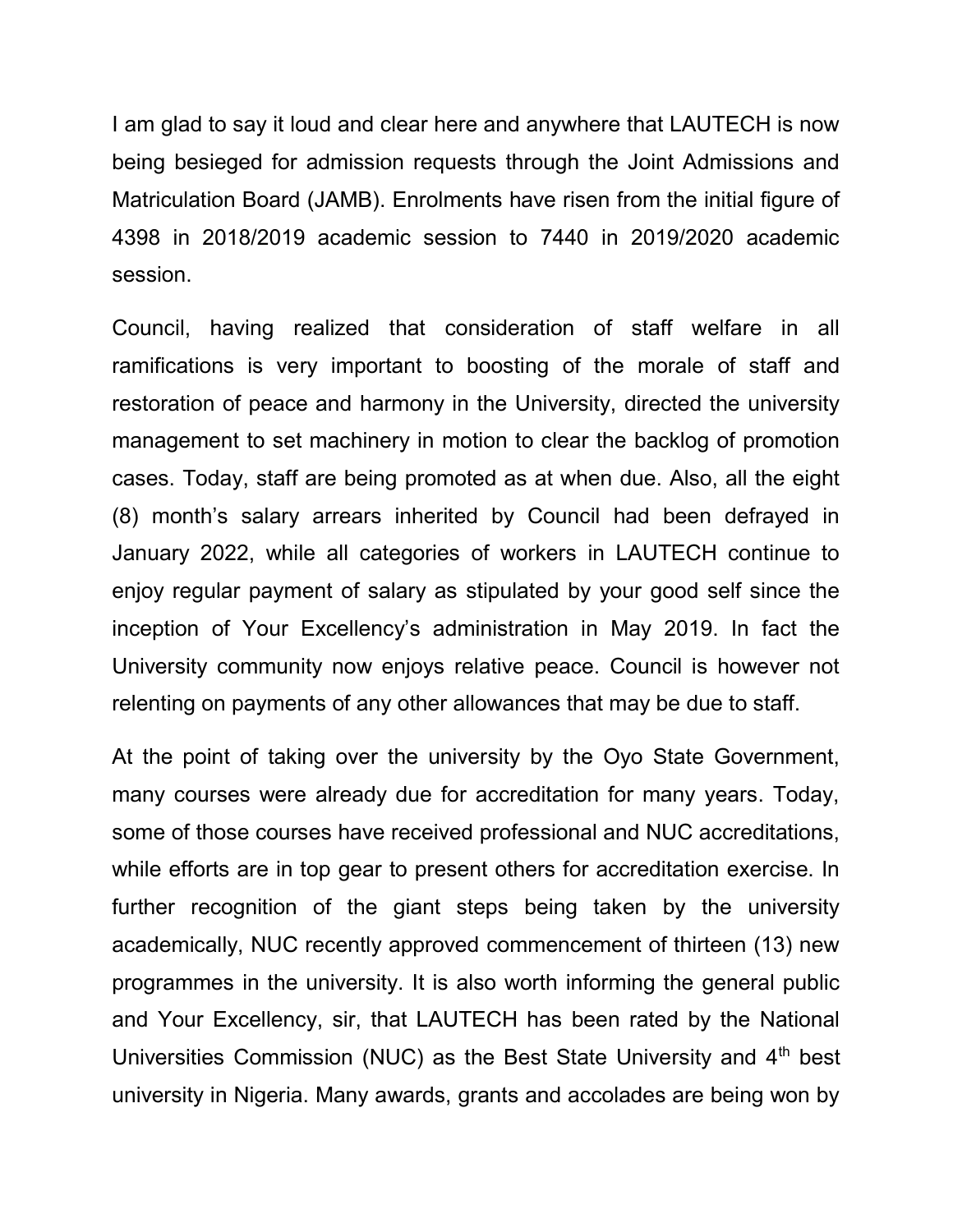the lecturers of the university, while the university continues to have collaborations with other institutions, both within and outside the country.

Your Excellency, sir, you would recall that as Visitor to the university, you directed that a campus of the university with the name College of Agricultural Sciences and Renewable Natural Resources be open in Iseyin not later than September, 2021, with emphasis on Integrated Farming that would be of commercial value and attraction to tourists. You gladly preformed the turning of sod of the Administrative Building of the College in Iseyin on Saturday 4th December, 2021. Besides the Administrative Building, another on-going project in Iseyin Campus is a 500-capacity Auditorium and Conference Rooms/Offices funded through Revitalization of Public University Needs Assessment Projects.

Although LAUTECH is non-residential, we are now considering provision of hostel facilities within the Campus. Sequel to this consideration, TETfund is assisting the University with a Three Billion Naira (No Billion) Hostel project and it is on-going.

Distinguished guests, ladies and gentlemen, it is my pleasure to inform this gathering that our amiable Visitor, the Governor of Oyo State has influenced building of a Skill Acquisition Laboratory with state of the art equipment. The project is to be commissioned during the convocation ceremonies.

Also, LAUTECH Press that was in comatose has now started to function. Contract for the major portion of the brochure was awarded to the LUTECH Press and they have delivered. In addition, arrangement for